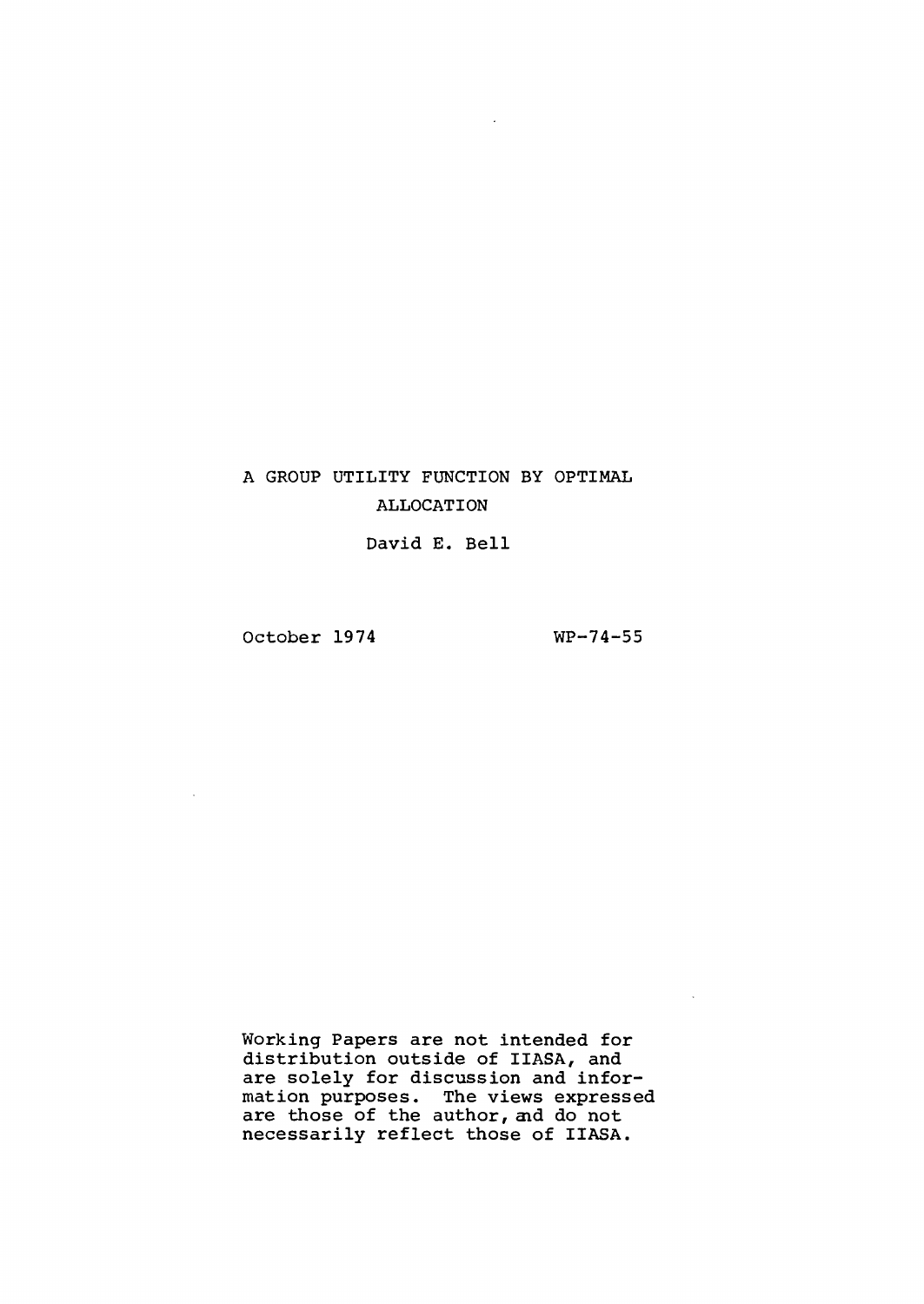$\epsilon$  $\star$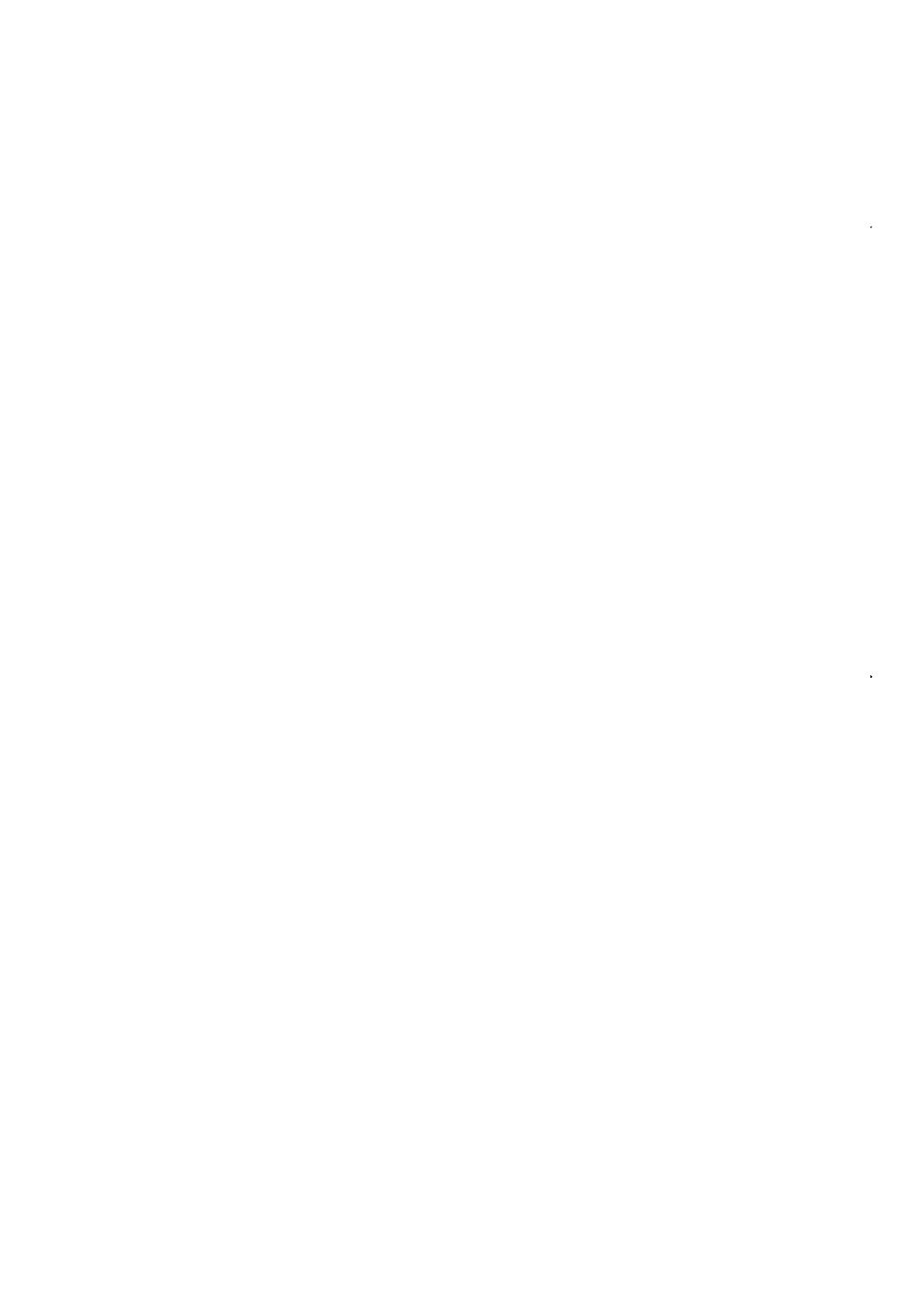Consider an imaginary research institute where the director has to make decisions under uncertainty concerning the institute's research funds which when received, must be allocated by him between several projects. The project leaders have supplied him with their utility functions  $\mathfrak{u}_{1}$ ,  $\mathfrak{u}_{2}$ ,... $\mathfrak{u}_{n}$  for their own project funding, that is, project leader k uses utility function  $u_k$  in matters concerning funding for his own project.

Now the director decides that, given an amount of research funding  $x$ , he will allocate an amount  $x_k$  to project k so as to maximize

$$
u_1(x_1) + u_2(x_2) + \ldots + u_n(x_n)
$$

subject to the constraint  $x_1 + ... + x_n = x$ The question considered here, posed to me by Ralph L. Keeney, is, what is the implied utility function of the director?.

Note that what follows applies also to the case where the director chooses to maximize

 $k_1 u_1(x_1) + \ldots k_n u_n(x_n)$ 

for some positive weights  $k_{\hat{1}}$  since utility function  $u_{\hat{1}}$  may be rescaled without loss to  $k_1u_1$ .

Let

$$
u(x) = Max \left[ u_1(x_1) + \dots + u_n(x_n) \right]
$$
  
s.t.  $x_1 + \dots + x_n = x$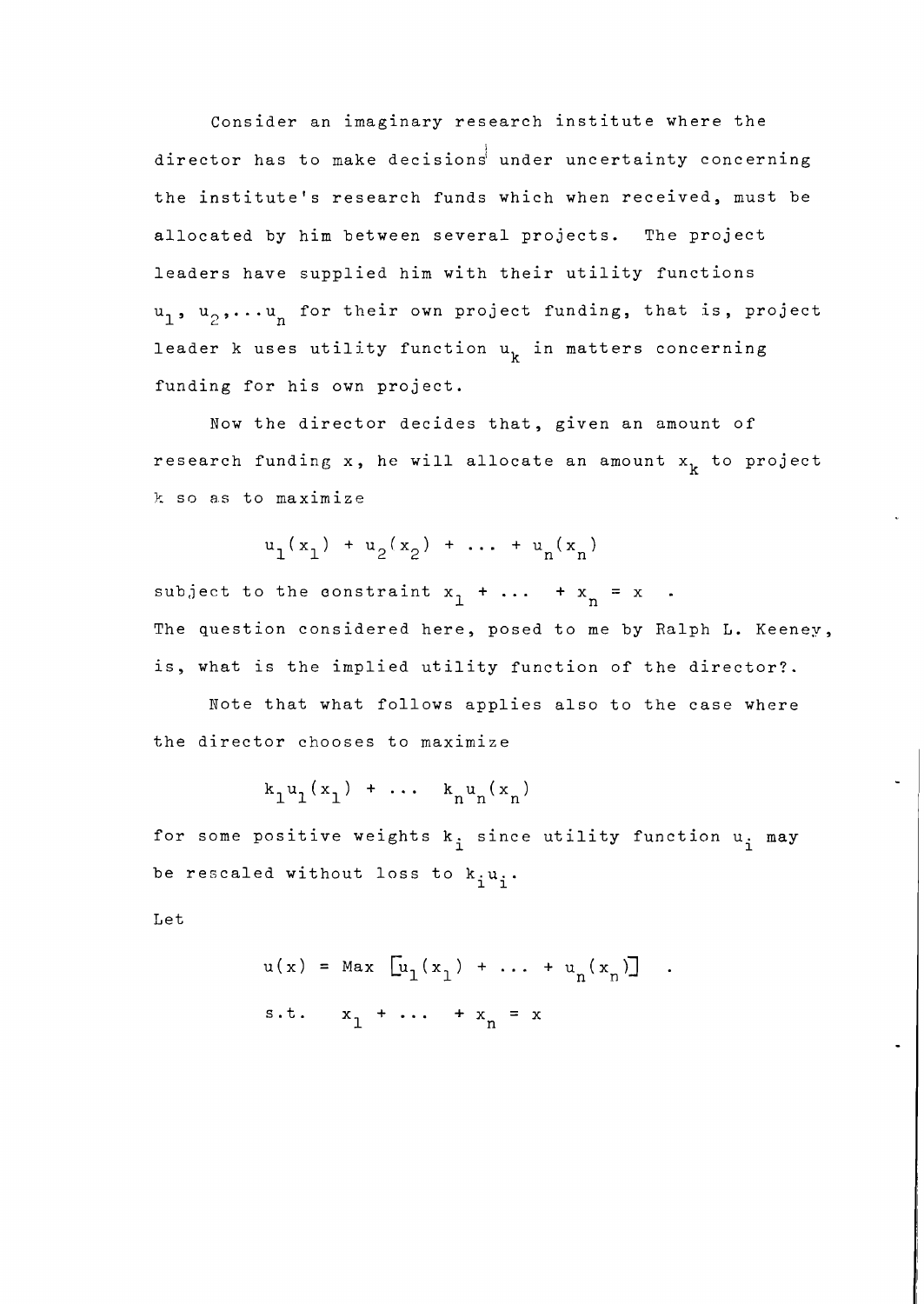-2-

Result 1 It is sufficient to consider the case  $n = 2$  since <sup>a</sup> general case may be obtained by repeated application of the  $n = 2$  case.

## Proof.

We require

$$
u(x) = \max_{x_1 + x_2 + x_3} [u_1(x_1) + u_2(x_2) + u_3(x_3)]
$$

but let us consider first the function

$$
v(y) = \max_{y_2 + y_3 = y} [\bar{u}_2(y_2) + u_2(y_3)]
$$
.

It will be sufficient for the result to show that

$$
u(x) = \max_{x_1+y = x} \left[ u_1(x_1) + v(y) \right]
$$
.

But

 $\sim 10^{11}$  km  $^{-1}$ 

$$
\begin{aligned}\n&\max_{x_1+y_2=x_1} \left[ u_1(x_1) + \max_{y_2+y_3=y_1} (u_2(y_2) + u_3(y_3)) \right] . \\
&= \max_{x_1+y_2+y_3=x_1} \left[ u_1(x_1) + u_2(y_2) + u_3(y_3) \right] = u(x) . \end{aligned}
$$

Hence' until further notice this paper will consider the problem

$$
u(x) = \max_{y} u_1(y) + u_2(x - y) \qquad (1)
$$

For clarification of notation

$$
\frac{1}{f}(x) = \frac{d}{dt}f(t)\Big|_{t=x}
$$

 $\sim 10^7$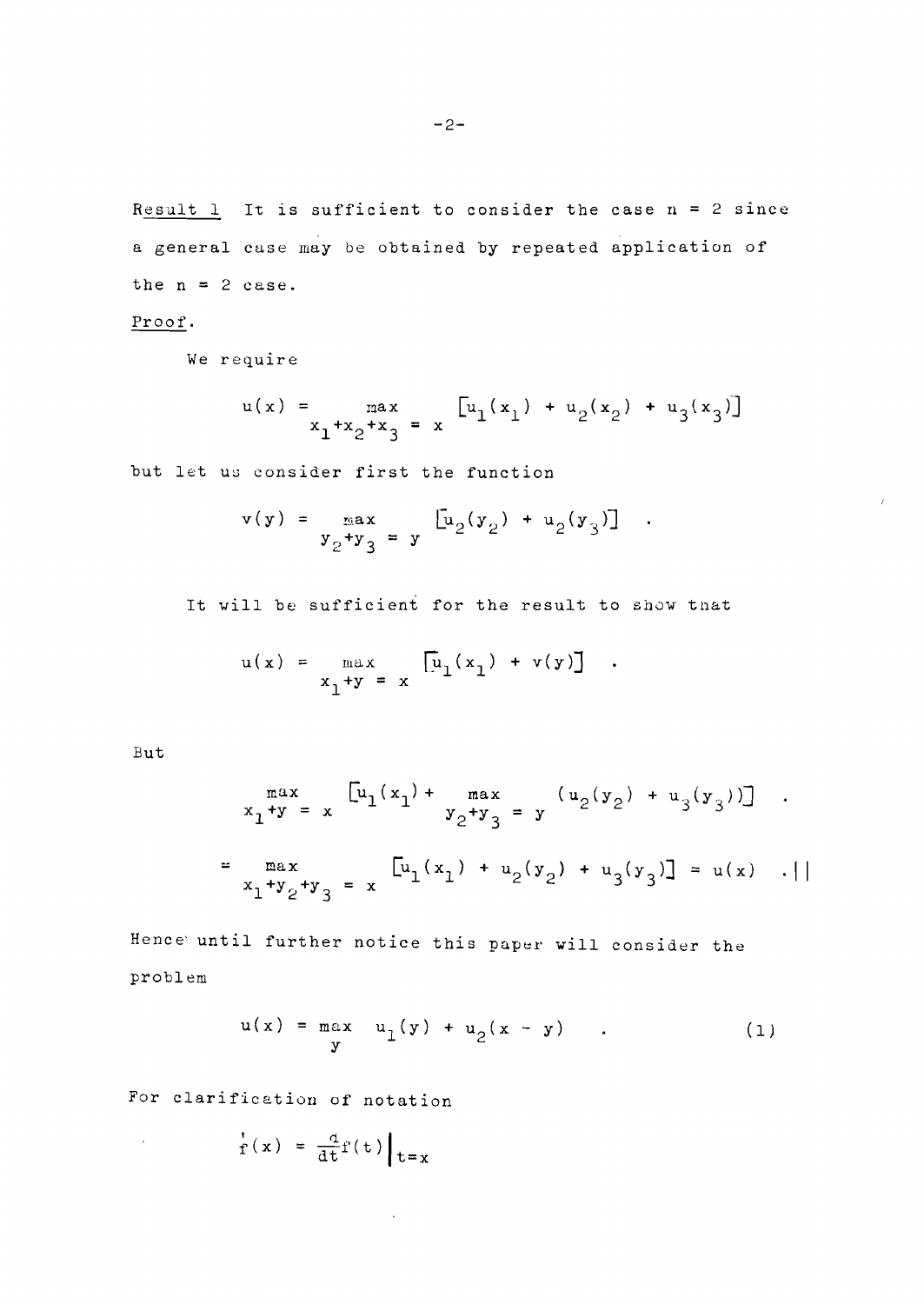so, for example,

$$
\frac{d}{dx}u(y-x) = u(y-x) \left(\frac{dy}{dx} - 1\right)
$$

where

$$
\begin{array}{l}\n \mathbf{u}(\mathbf{y}-\mathbf{x}) = \frac{\mathrm{d}\mathbf{u}(\mathbf{t})}{\mathrm{d}\mathbf{t}}\bigg|_{\mathbf{t}=\mathbf{y}-\mathbf{x}}\n \end{array}
$$

Result 2 An optimal y exists and is unique for (1) if  $u_1$  and  $u_2$  are strictly concave.

Proof First note that  $u_1(y) + u_2(x - y)$  is strictly concave in y since  $u_1$  and  $u_2$  are, and the sum of two concave functions is concave.

Hence a maximum is attained and is unique.  $| \ |$ 

Define  $y(x)$  by the relation

 $u(x) = u_1(y(x)) + u_2(x - y(x))$ 

then result 2 shows that  $y(x)$  is well defined on x.

Result 3 If  $u_1$  and  $u_2$  are twice differentiable and strictly concave then

$$
\mathbf{u}'(\mathbf{x}) = \mathbf{u}'_1(\mathbf{y}(\mathbf{x})) = \mathbf{u}'_2(\mathbf{x} - \mathbf{y}(\mathbf{x}))
$$

Proof

Let

$$
\theta(y) = u_1(y) + u_2(x - y)
$$

then

$$
\frac{d\theta}{dy} = u_1(y) - u_2(x - y)
$$

Hence

$$
\frac{d\theta}{dy} = 0 \quad \text{where } u_1(y) = u_2(x - y) \quad . \tag{2}
$$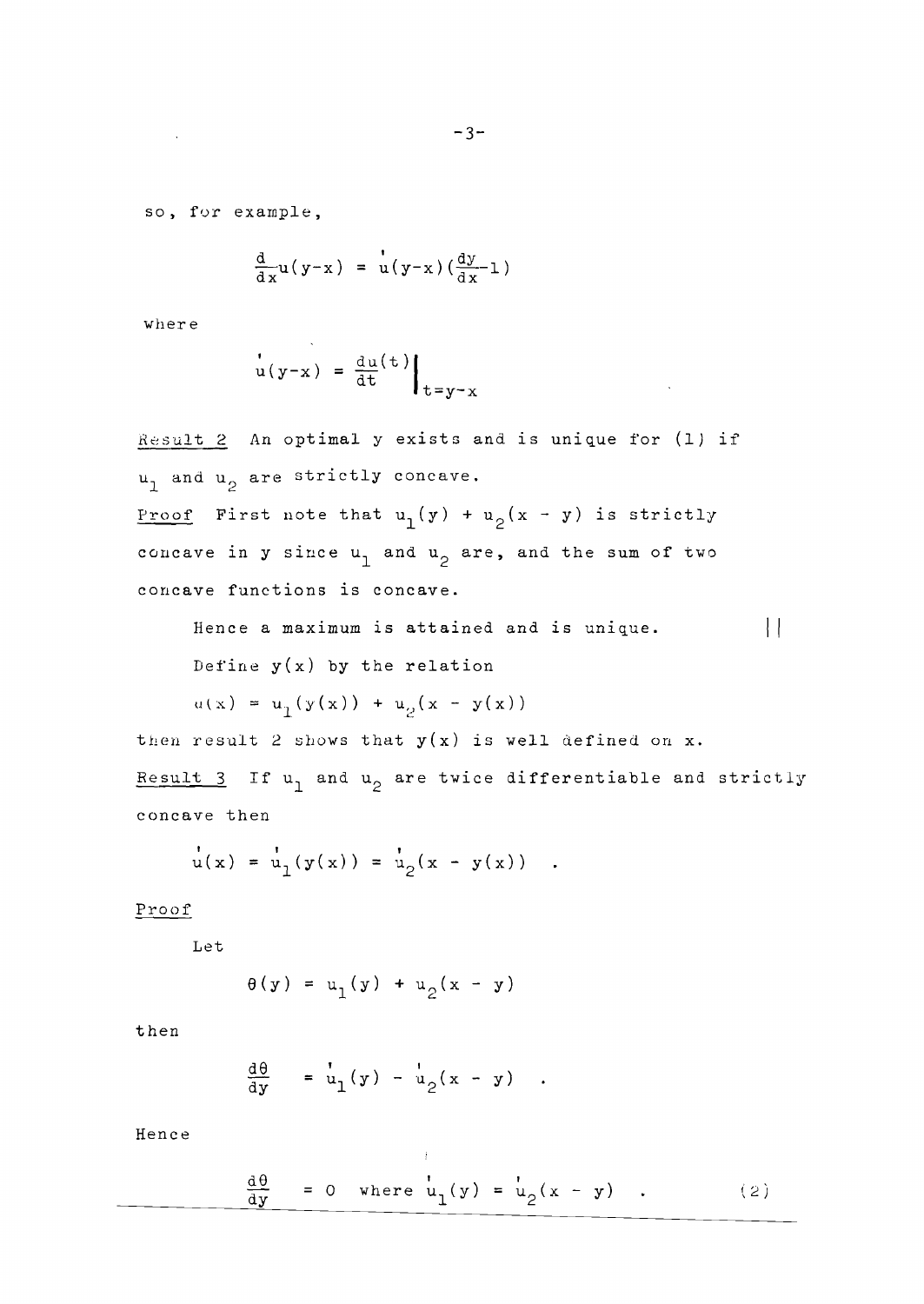This is a maximum since  $\Theta(y)$  is strictly concave in y. Equation (2) will always be satisfied if it is assumed that the ranges of  $u_1$  and  $u_2$  are equal. For most utility functions this range is ( $-\infty$ , 0), and thus (2) will hold.

Using a Taylor expansion  
\n
$$
u(x) + \delta x \dot{u}(x) = u_1(y) + \delta y \dot{u}_1(y) + u_2(x-y) + (\delta x - \delta y) \dot{u}_2(x-y).
$$
\n(3)  
\nand (1) and (2) give that

$$
\delta x u(x) = \delta y(u_1(y)) + (\delta x - \delta y) u_2(x-y) = \delta x u_1(y) . \qquad |
$$

Result  $4$  If the total funding x is increased then each group receives an increased allocation. Proof Using a Taylor Expansion for the optimal  $y = y(x)$ ,  $u(x + \delta x) = u_1(y + \delta y) + u_2(x + y + \delta x - \delta y)$ 

so that  $u(x + \delta x) = u_1(y) + \delta y \frac{1}{u_1(y)} + \frac{\delta y^2}{2} \frac{u}{u_1(y)}$ 

+ 
$$
u_2(x-y)
$$
 +  $(\delta x - \delta y) u_2(x-y)$  +  $\frac{(\delta x - \delta y)^2}{2} u_2(x-y)$ 

using (1) and (2) gives  $u(x+\delta x) = u(x) + \delta x \, u'(x) + \frac{\delta y^2}{2} \, u_1'(y) + \frac{(\delta x - \delta y)^2}{2} \, u_2(x-y).$  $(4)$ 

Maximizing (4) with respect to 6y implies that

$$
\delta y \stackrel{''}{u}_1(y) - (\delta x - \delta y) \stackrel{''}{u}_2 (x - y) = 0
$$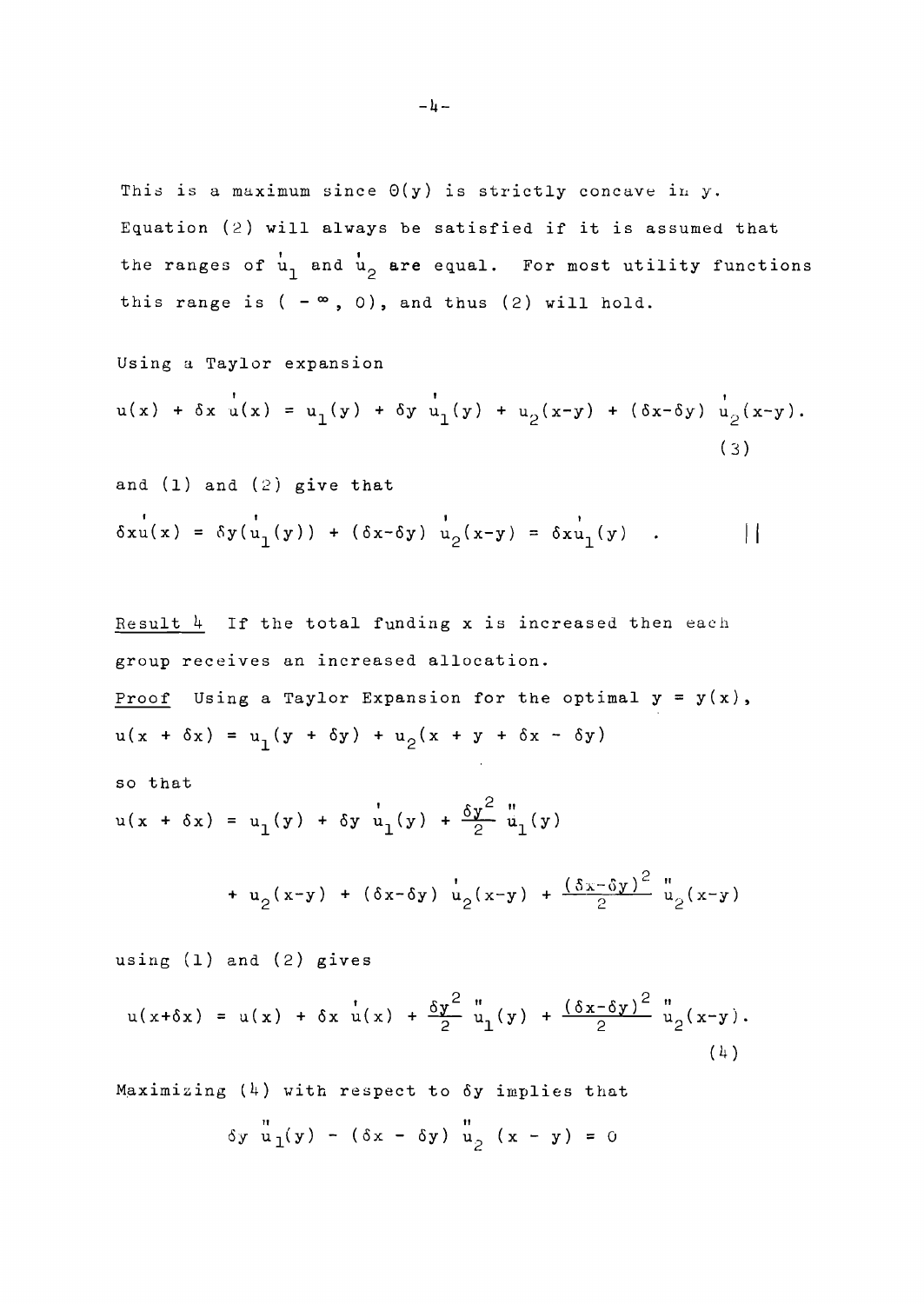that is  $\qquad \qquad$  "

$$
\frac{\delta y}{\delta x} = \frac{u_2 (x - y)}{u_1 (y) + u_2 (x - y)} > 0
$$

since  $\mathfrak{u}_{2}$  and  $\mathfrak{u}_{2}$  are strictly concave.

Also

$$
1 - \frac{\delta Y}{\delta x} = \frac{\sum_{1}^{n} (y)}{\sum_{1}^{n} (y) + \sum_{2}^{n} (x - y)} > 0
$$

also so that each group receives a strict increase in allocation.  $\vert \vert$ 

## Theorem Assuming

(i)  $u_1$  and  $u_2$  are strictly increasing, strictly concave with continuous second derivatives

(ii) 
$$
u_i(x) \rightarrow 0
$$
 as  $x \rightarrow \infty$   
 $\rightarrow -\infty$  as  $x \rightarrow -\infty$   
as  $x \rightarrow -\infty$   $i = 1,2$ ,

then

$$
u(x) = (u_1 + u_2 u_2^{i-1} u_1) [ (1 + u_2^{i-1} u_1)^{-1}(x) ]
$$

Proof We have from (2) that

$$
u_1(y) = u_2 (x - y)
$$

and since  $\mathbf{u}_2$  is strictly decreasing and continuous it has an inverse  $u_2^{t-1}$  which is valid over the range of  $u_1$ , so that

$$
x - y = u_2^{-1} u_1 (y)
$$
 (5)

or

$$
x = y + u_2^{-1} u_1(y) = (1 + u_2^{-1} u_1) (y)
$$

 $\ddot{\phantom{a}}$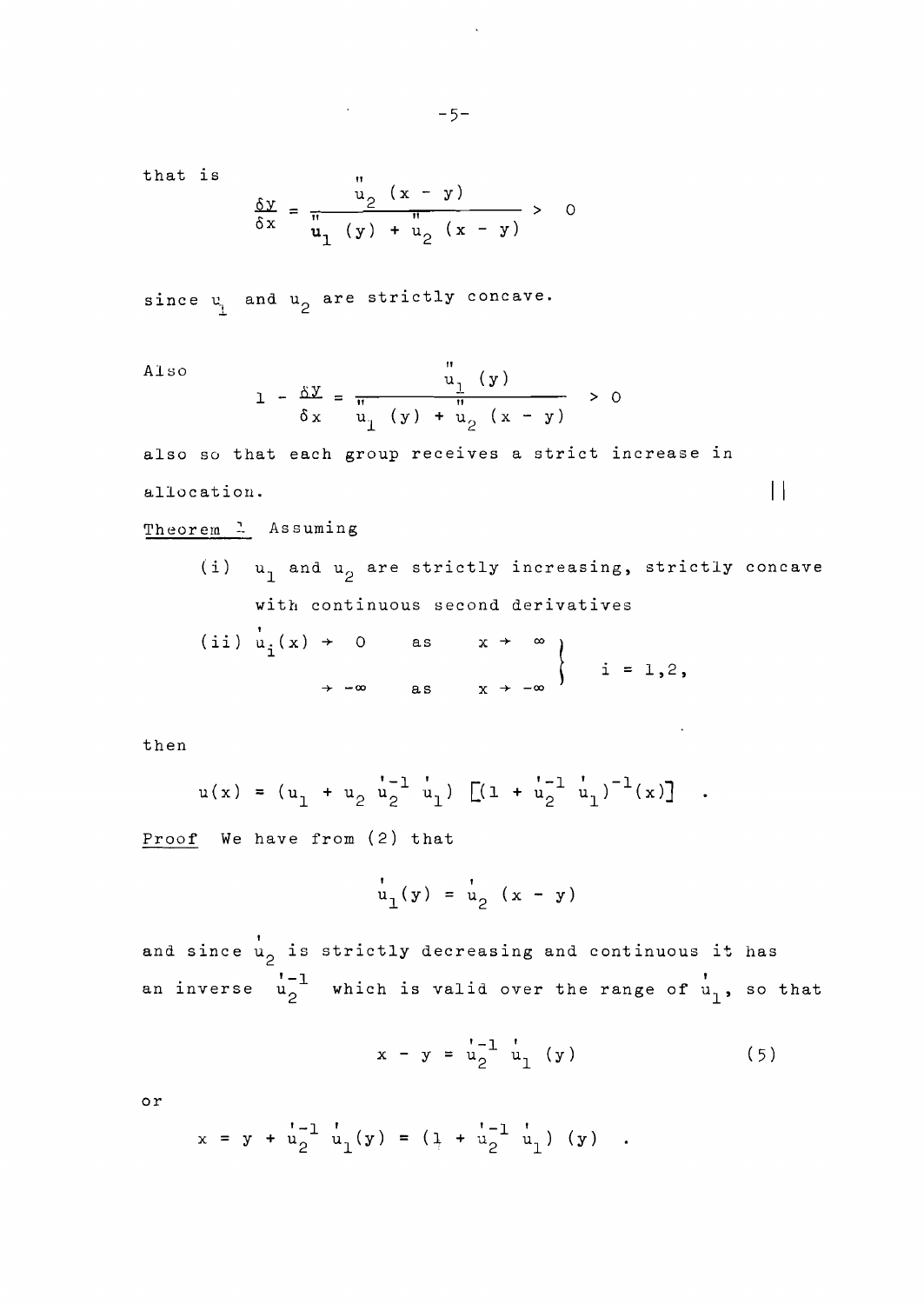Since  $\frac{dy}{dx}$  > 0 and  $u_2^{-1}$  is continuous we have that  $1 + \frac{1}{u_2}$   $\frac{1}{u}$ , is strictly increasing and continuous so that it too has an inverse, hence

$$
y = (1 + u_2^{-1} u_1)^{-1} (x) . \t(6)
$$

Since

 $\ddot{\phantom{a}}$ 

 $\ddot{\phantom{a}}$ 

 $\mathbb{R}^2$ 

$$
u(x) = u_1(y) + u_2(x - y)
$$

from  $(5)$  and  $(6)$  we have that

 $\mathbf{r} = (1, 2, 3, 5, 6, 1, 1, 1, 1)$ 

$$
u(x) = (u_1 + u_2 u_2^{-1} u_1)(y)
$$
  
=  $(u_1 + u_2 u_2^{-1} u_1) [(1 + u_2^{-1} u_1)^{-1} (x)]$  .

Note that the formula is entirely in terms of the known functions  $u_1$  and  $u_2$ .

## Examples

Take  $u_1(x) = \log(x + a)$   $u_2(x) = \log(x + b)$ so the problem is, find  $u(x)$  such that

 $u(x) = max \ y$   $\left[ log (y + a) + log (x - y + b) \right]$ 

By differentiating, setting to to zero we have

$$
\frac{1}{y + a} - \frac{1}{x - y + b} = 0
$$
  
\n
$$
\therefore \quad x - y + b = y + a
$$
  
\n
$$
\therefore \quad y = \frac{x - a + b}{2}
$$

$$
-6-
$$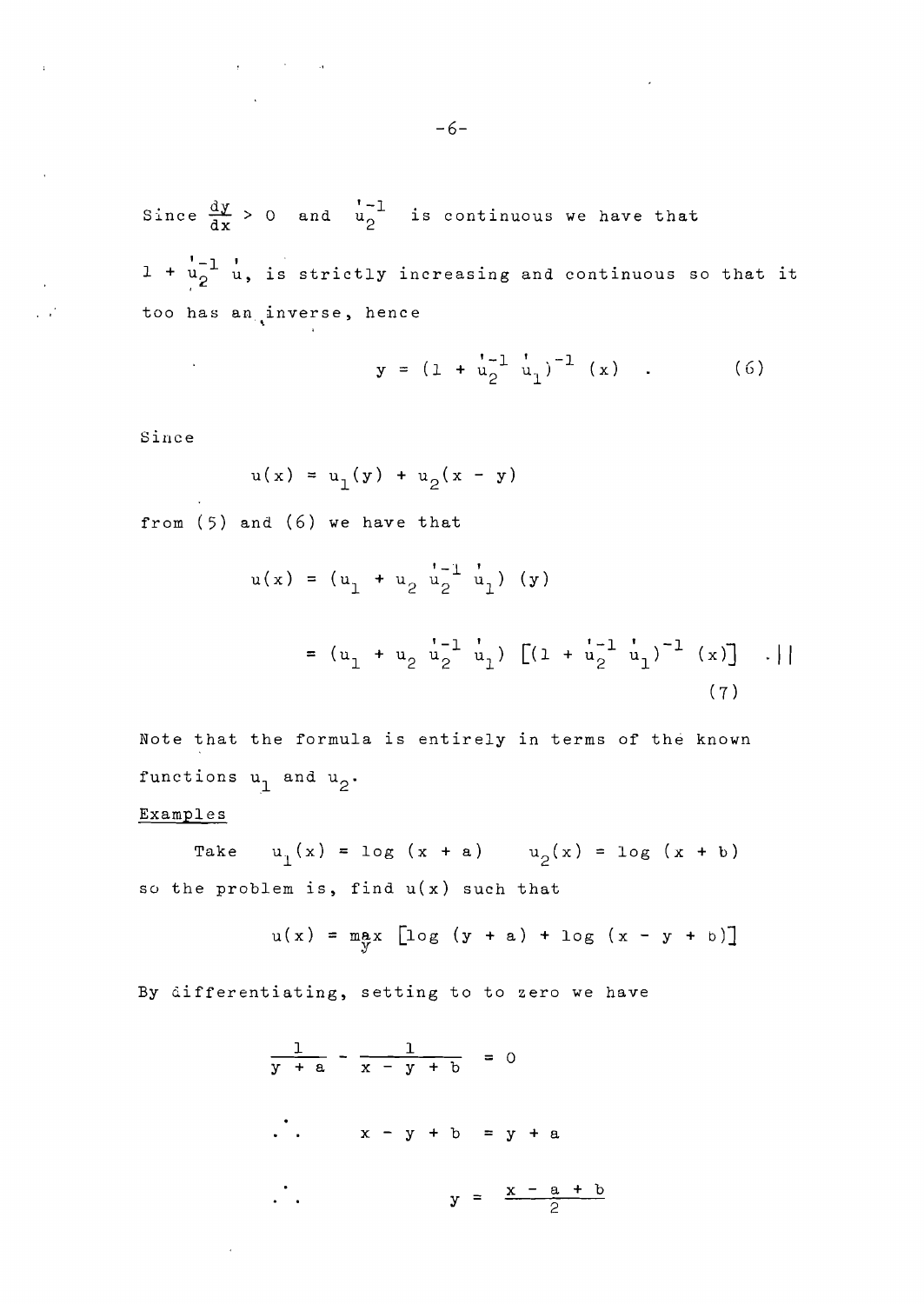Hence

$$
u(x) = \log(\frac{x - a + b}{2} + a) + \log(\frac{x - b + a}{2} + b)
$$
  
= 2 \log(\frac{x + a + b}{2})

Now to demonstrate that the same result may be had using  $(7)$ .

$$
u'_1(x) = \frac{1}{x + a}
$$
  $u'_2(x) = \frac{1}{x + b}$ 

Thus

 $\bar{\mathcal{A}}$ 

 $\sim$ 

$$
u_2^{-1}(x) = \frac{1}{x} - b
$$
  
\n
$$
\therefore y(x) = (1 + u_2^{-1} u_1)(x) = x + \frac{1}{u_1(x)} - b
$$
  
\n
$$
= 2x + a - b
$$
  
\n
$$
\therefore (1 + u_2^{-1} u_1)^{-1}(x) = \frac{x - a + b}{2}.
$$

Now

$$
(u_1 + u_2 u_2^{-1} u_1)(x) = log(x + a) + log(x + a - b + b)
$$

Hence

$$
(u_1 + u_2 \t u_2^{-1} \t u_1) \left[ (1 + u_2^{-1} \t u_1)^{-1}(x) \right]
$$
  
=  $2 \log(\frac{x - a + b}{2} + a)$   
=  $2 \log(\frac{x + a + b}{2})$  as required.

 $\star$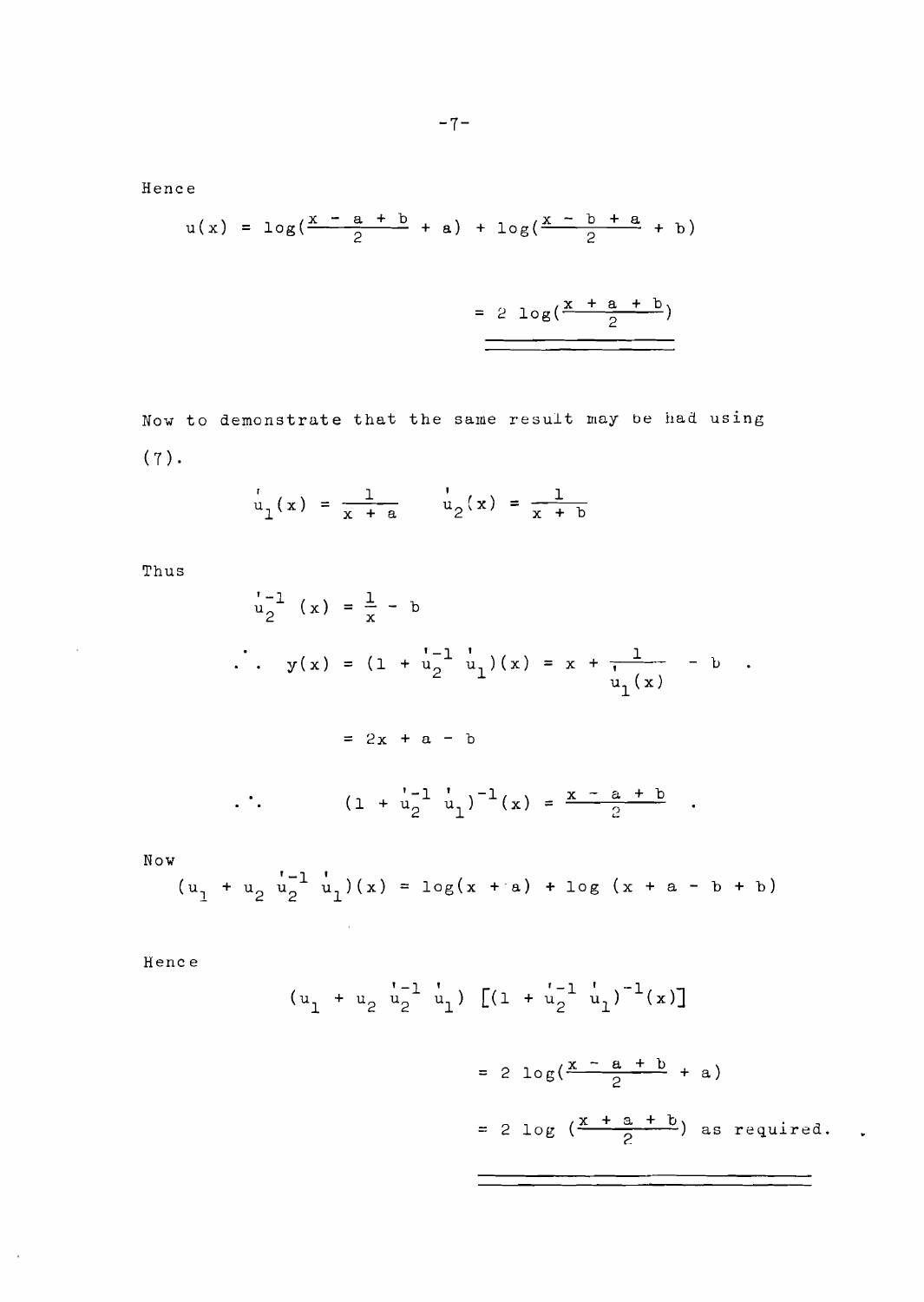Hence  $u_1 = log(x + a)$   $u_2 = log(x + b)$  yields a utility function of  $log(x + a + b)$  for the director.

As an exercise for the reader, it may be shown either by direct route or via (7) that if

$$
u_1(x) = -e^{-cx}
$$
 and  $u_2(x) = -e^{-dx}$ 

, then

 $\mathbf{a}$  and

$$
u(x) = -e^{-\frac{c d}{c + d}x} \left( \left( \frac{c}{d} \right)^{-\frac{c}{c + d}} + \left( \frac{d}{c} \right)^{-\frac{d}{c + d}} \right)
$$

Hence  $u_1(x) = -e^{-cx}$  ,  $u_2(x) = -e^{-dx}$  yields a utility function of  $-e^{\frac{cd}{c+d}x}$  for the director.

In these two standard cases  $u(x)$  is the same form as the functions  $u_1$  and  $u_2$ .

Indeed if

$$
u_1(x) = -me^{-cx}
$$
  $u_2(x) = -ne^{-dx}$ 

then

$$
\begin{array}{c}\n \phantom{-}\frac{cd}{c+d}x \\
u(x) \sim -e\n\end{array}
$$

that is, the directors weighting of the projects does not affect his decisions.

Theorem 2

If' each member of the group has

(i) a utility function  $-e^{kx}$ a utility function -e  $k = 1, \ldots, n$ 

(ii) a utility function  $\log(x + a_k)$  k = 1,...,n

or (iii) a utility function  $-(x + b_k)^{-p} p > 0$ ,  $k = 1,...,n$ then the group utility function u is independent of the weightings given to the individual members utilities. Proof Since it is merely a matter of solution the proof will be omitted. However the statement of the theorem willbe amplified.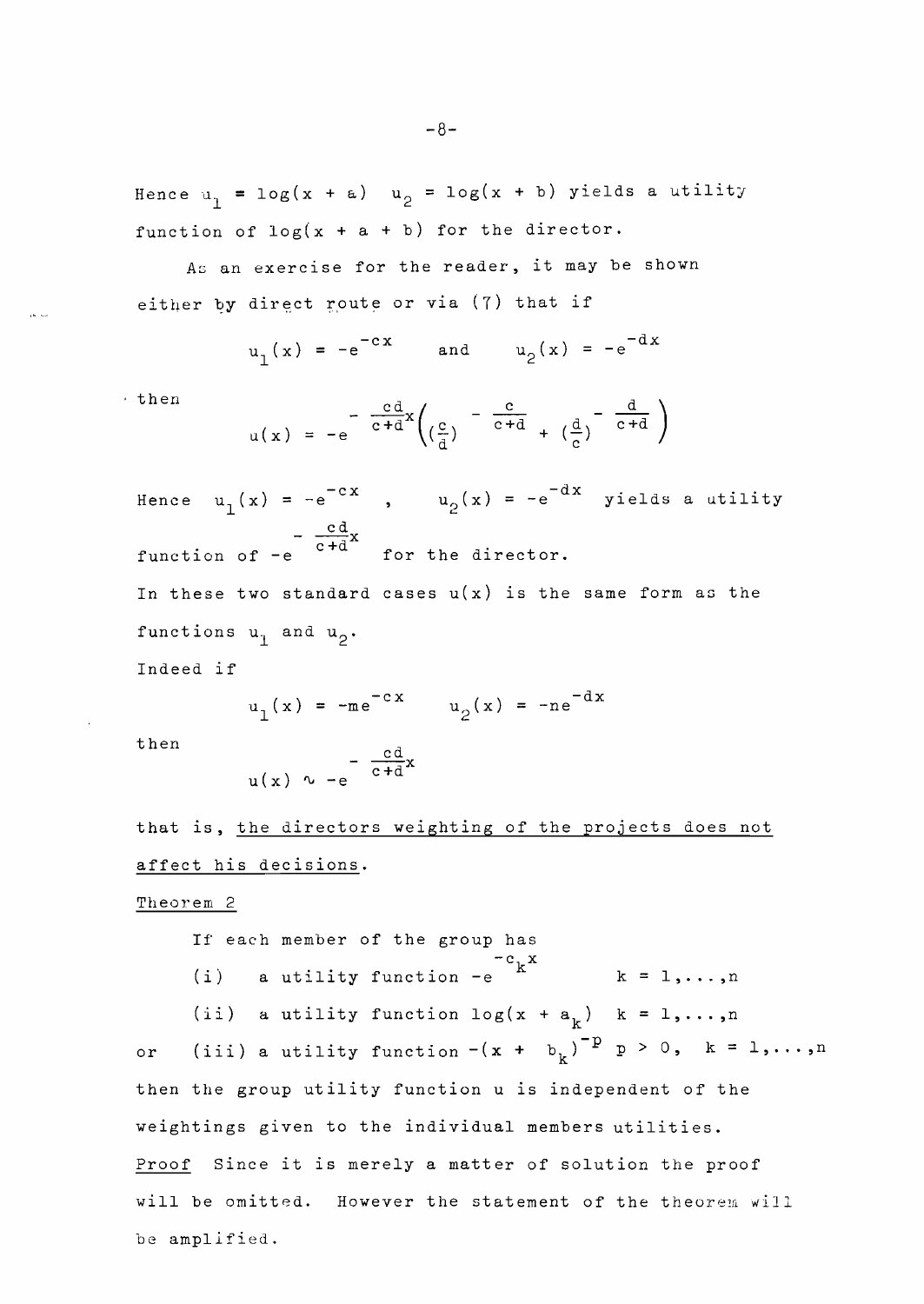(i) If  
\n
$$
u(x) = max w_1u_1 + v_2u_2 + \cdots + w_nu_n
$$
\nwhere  
\n
$$
u_k(x) = -e^{x_k}
$$
\nthen  
\n
$$
u(x) = -f(x_1, \ldots, x_n, c_1, \ldots, c_n) e^{-cx}
$$
\nwhere  
\n
$$
f(\cdot) > 0 \quad \text{and}
$$
\n
$$
\frac{1}{c} = \frac{1}{c_1} + \cdots + \frac{1}{c_n}
$$
\n(i) If  
\n
$$
u_k(x) = log(x + a_k)
$$
\nthen  
\n
$$
u(x) = g(a_1, \ldots, a_n, w_1, \ldots, w_k) log (x + a)
$$
\nwhere  
\n
$$
a = a_1 + \cdots + a_n
$$
\n
$$
g(\cdot) > 0
$$
\n(iii) If  
\n
$$
u_k(x) = - (x + b_k)^{-p} \text{ for some constant } p > 0
$$
\nthen  
\n
$$
u(x) = -h(v_1, \ldots, v_n, p) (x + b)^{-p} n(\cdot) > 0
$$
\nwhere  $b = b_1 + \cdots + b_n$ .  
\nThe importance of this result lies in the observation  
\nthat the group decision maker need only know the group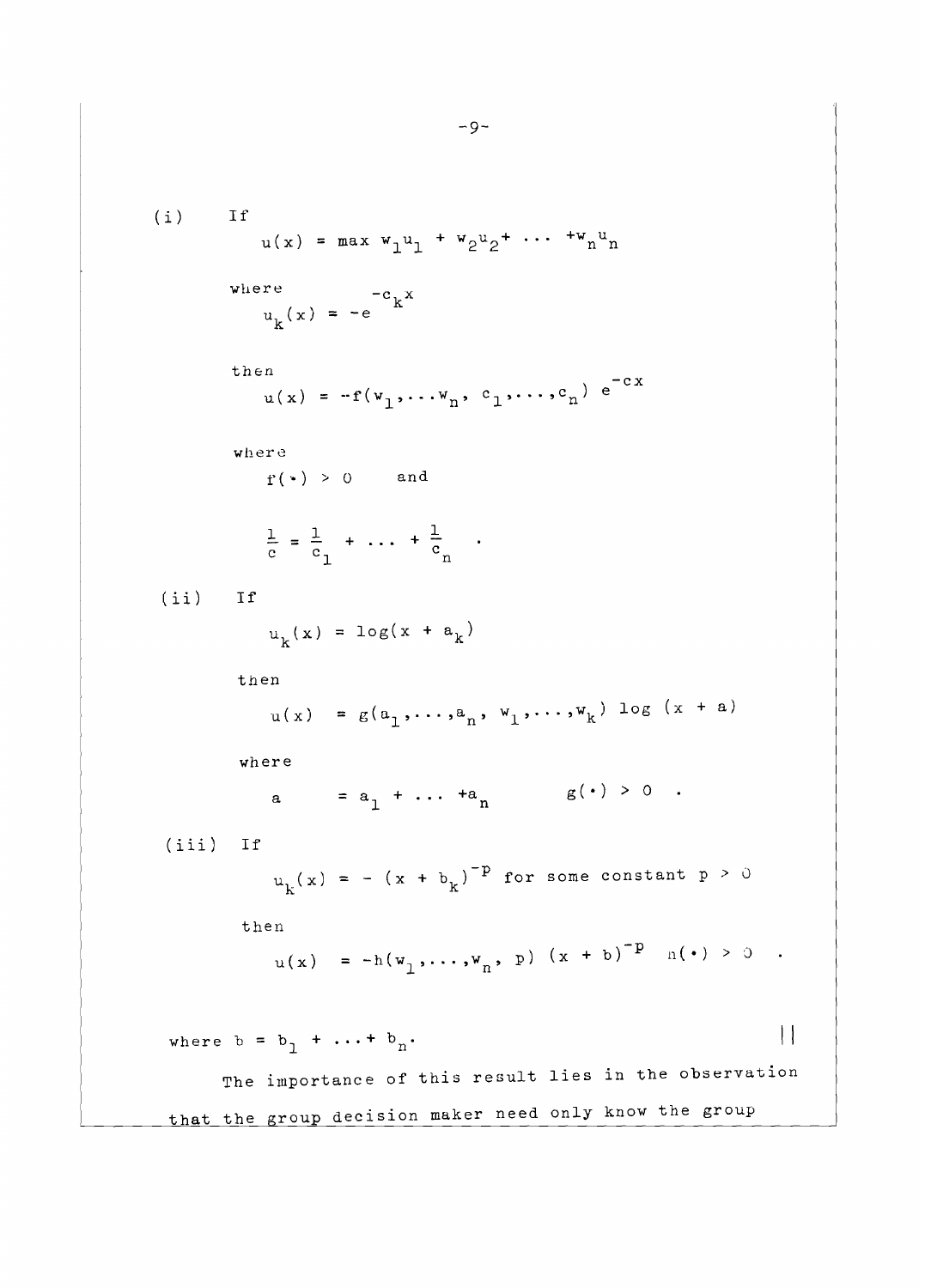members' utilities before making decisions on group funds. He need not decide beforehand how he will weight the importance of the group members. In particular the role of group decision maker and weighting decision maker may be divided between two different people (or groups) who need not even communicate with each other.

The interestingly simple expression for the exponential coefficient in Theorem <sup>2</sup> (i) can be generalized. Theorem 3 If  $r(x)$  is the coefficient of risk for the group utility function and  $r_k(x)$  that for the individual members then

$$
\frac{1}{r(x)} = \frac{1}{r_1(x_1)} + \frac{1}{r_2(x_2)} + \cdots + \frac{1}{r_n(x_n)}
$$

where  $x_k$  is the optimal allocation to group member k.

Proof Recall that 
$$
r(x) = -\frac{u(x)}{u(x)}
$$

Note that this result is true whatever the forms of the  $u_k$  but that this does not imply the proof of a general form of Theorem 2 because the optimal  $x_{\mathbf{k}}$  will depend on the weightings.

For simplicity's sake we will prove it for the case  $n = 2$ .

Now

$$
\mathbf{u}'(\mathbf{x}) = \mathbf{u}_1(\mathbf{y}) = \mathbf{u}_2(\mathbf{x} - \mathbf{y})
$$
 (8)

for an optimal y.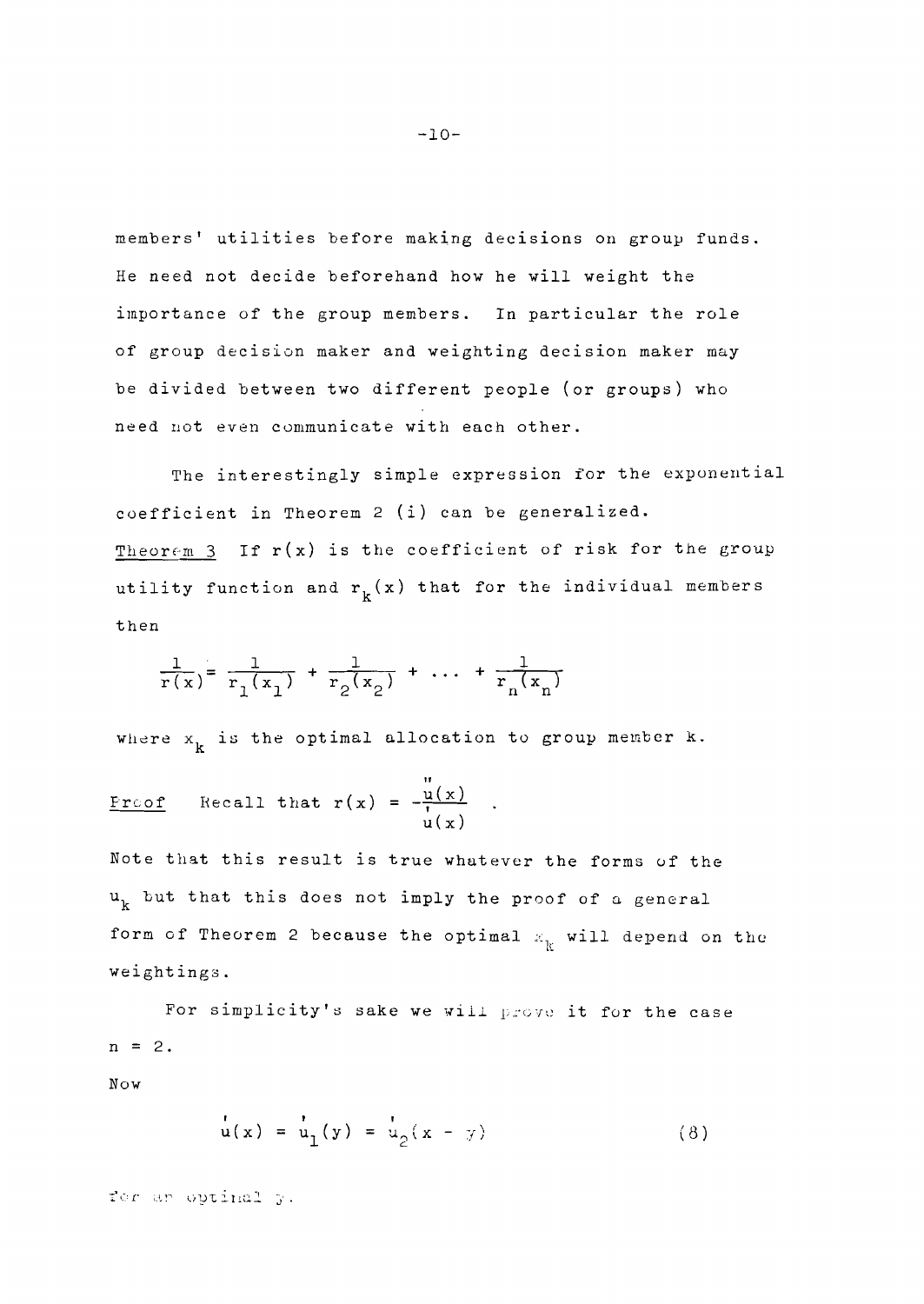Thus, differentiating with respect to x,

$$
\mathbf{u}(\mathbf{x}) = \mathbf{u}_1(\mathbf{y}) \frac{\mathrm{d}\mathbf{y}}{\mathrm{d}\mathbf{x}}
$$

From the proof of Result 4

$$
\frac{dy}{dx} = \frac{u_2(x - y)}{u_1(y) + u_2(x - y)}
$$
  

$$
u(x) = \frac{u_1(y) u_2(x - y)}{u_1(y) + u_2(x - y)}
$$

 $\frac{1}{1}$ 

that is

$$
\frac{1}{u(x)} = \frac{1}{u_1(y)} + \frac{1}{u_2(x - y)}
$$

Using  $(8)$  once more we have that

$$
-\frac{\mu(x)}{\mu(x)} = -\frac{\mu_1(y)}{\mu_1(y)} - \frac{\mu_2(x-y)}{\mu_2(x-y)}
$$

which gives the result. The extension to a general n is  $\begin{array}{c} \hline \end{array}$ trivial using Result 1.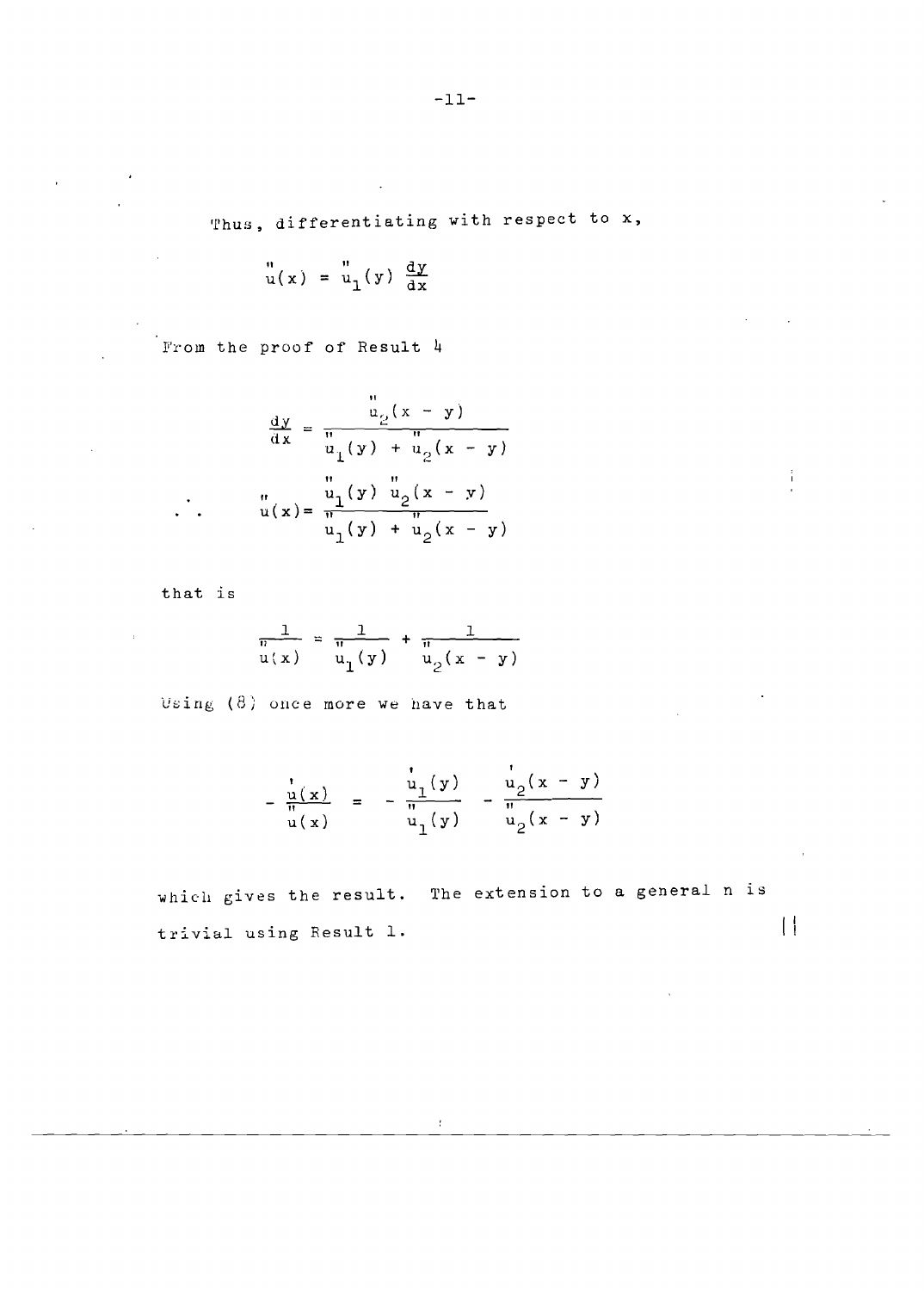The following is <sup>a</sup> characterization (perhaps not complete) of functions having the property of Theorem 2. Theorem 4 If all members of the group have a utility function

$$
u_k(x) = v(a_k x + b_k)
$$

then  $u(x)$  the group utility function, is independent of the weightings assigned to the group members if

(i) 
$$
\theta v(x) = v(x + f(\theta))
$$
 (where  $f^{-1}$  exists)

or if (ii)  $v(\theta x) = v(x) + g(\theta)$ .

Froof Note that it is sufficient for (i) to take  $b_k = 0$ and for (ii) to take  $a_k = 1$ .

We will also just prove it for the case  $n = 2$ .

(i) At optimality

$$
a_1 \theta v (a_1 y) = a_1 v (a_2 (x - y))
$$

or using property (i)

$$
v(a_1y + f(\theta)) = v(a_2(x - y))
$$

Since  $v^{-1}$  exists

$$
a_1 y + f(\theta) = a_2 (x - y)
$$

and

$$
y = \frac{a_2 x - f(\theta)}{a_1 + a_2}
$$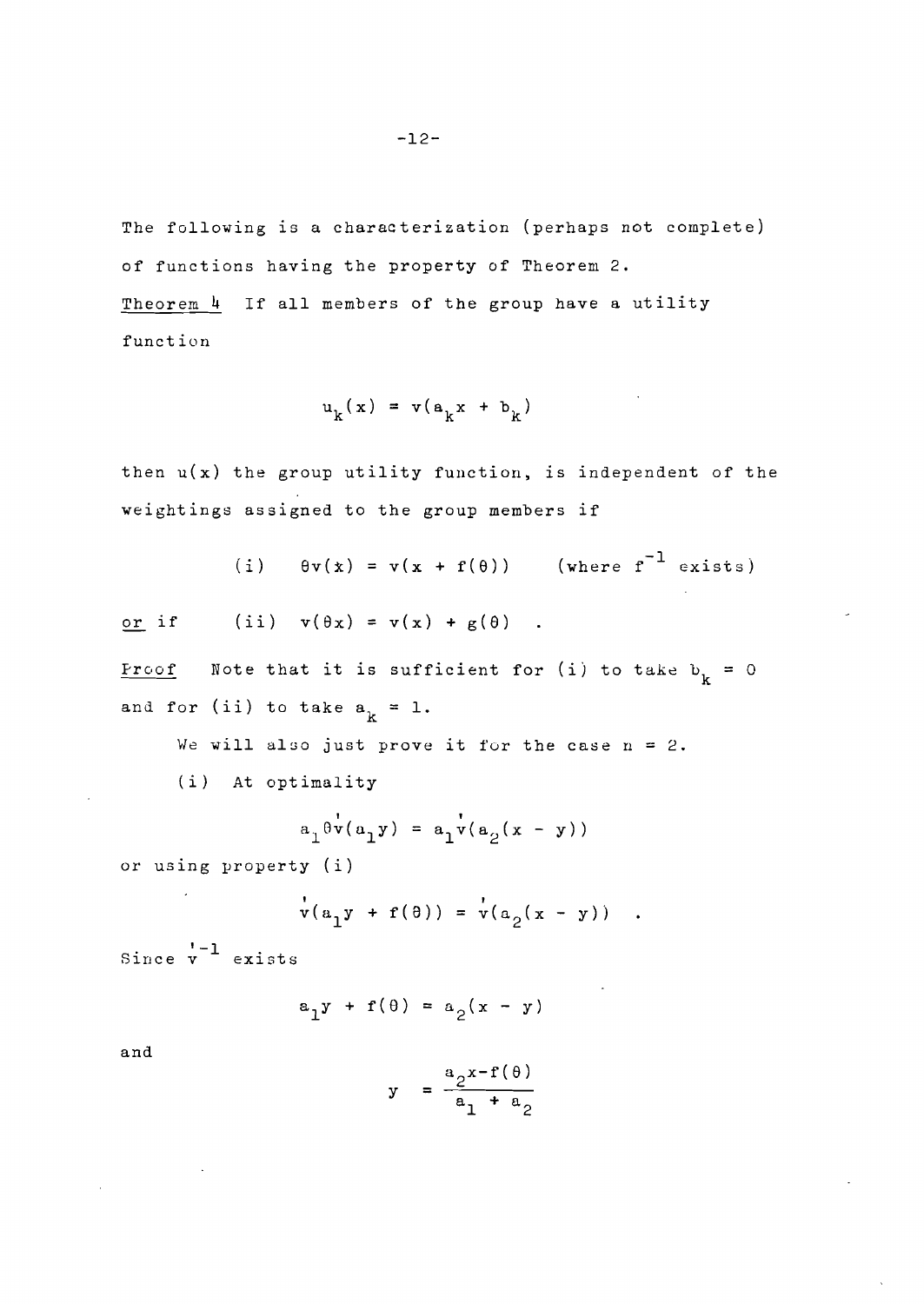$\mathcal{L}^{\text{max}}_{\text{max}}$  , where  $\mathcal{L}^{\text{max}}_{\text{max}}$ 

$$
u(x) = \theta v \left( \frac{a_1 a_2 x - a_1 f(\theta)}{a_1 + a_2} \right) + v \left( \frac{a_1 a_2 x + a_2 f(\theta)}{a_1 + a_2} \right)
$$
  

$$
= v \left( \frac{a_1 a_2 x - a_1 f(\theta)}{a_1 + a_2} + f(\theta) \right) + v \left( \frac{a_1 a_2 x + a_2 f(\theta)}{a_1 + a_2} \right)
$$

 $\hat{\mathcal{L}}$ 

 $\mathcal{A}=\frac{1}{2\sqrt{3}}$ 

$$
= 2v\left(\frac{a_{1}a_{2}x}{a_{2}+a_{2}} + \frac{a_{2}f(\theta)}{a_{1}+a_{2}}\right)
$$
  

$$
= 2v\left(\frac{a_{1}a_{2}x}{a_{1}+a_{2}} + \frac{a_{2}f(\theta)}{a_{1}+a_{2}}\right)
$$
  

$$
= 2f^{-1}\left(\frac{a_{2}f(\theta)}{a_{1}+a_{2}}\right)\left(v\frac{a_{1}a_{2}x}{a_{1}+a_{2}}\right)
$$

which is independent of the weighting  $\theta$ .

(ii) At optimality

$$
\mathbf{v}(y + b_1) = \mathbf{v}(b_2 + x - y)
$$
  

$$
\theta \mathbf{v}(x) = \mathbf{v}(\frac{x}{\theta}) \text{ from (ii)}
$$

Now

hence

$$
\frac{y + b_1}{a} = b_2 + x - y
$$

or 
$$
y = \frac{\theta(b_2 + x) - b_1}{1 + \theta}
$$

$$
\therefore u(x) = \theta v \left( \frac{\theta (b_1 + b_2 + x)}{1 + \theta} \right) + v \left( \frac{b_1 + b_2 + x}{1 + \theta} \right)
$$

= 
$$
(1 + \theta)
$$
 v  $(b_1 + b_2 + x) + g(\frac{\theta}{1+\theta}) + g(\frac{1}{1+\theta})$ 

which again is independent of the weightings.

 $\overline{\mathcal{L}}$